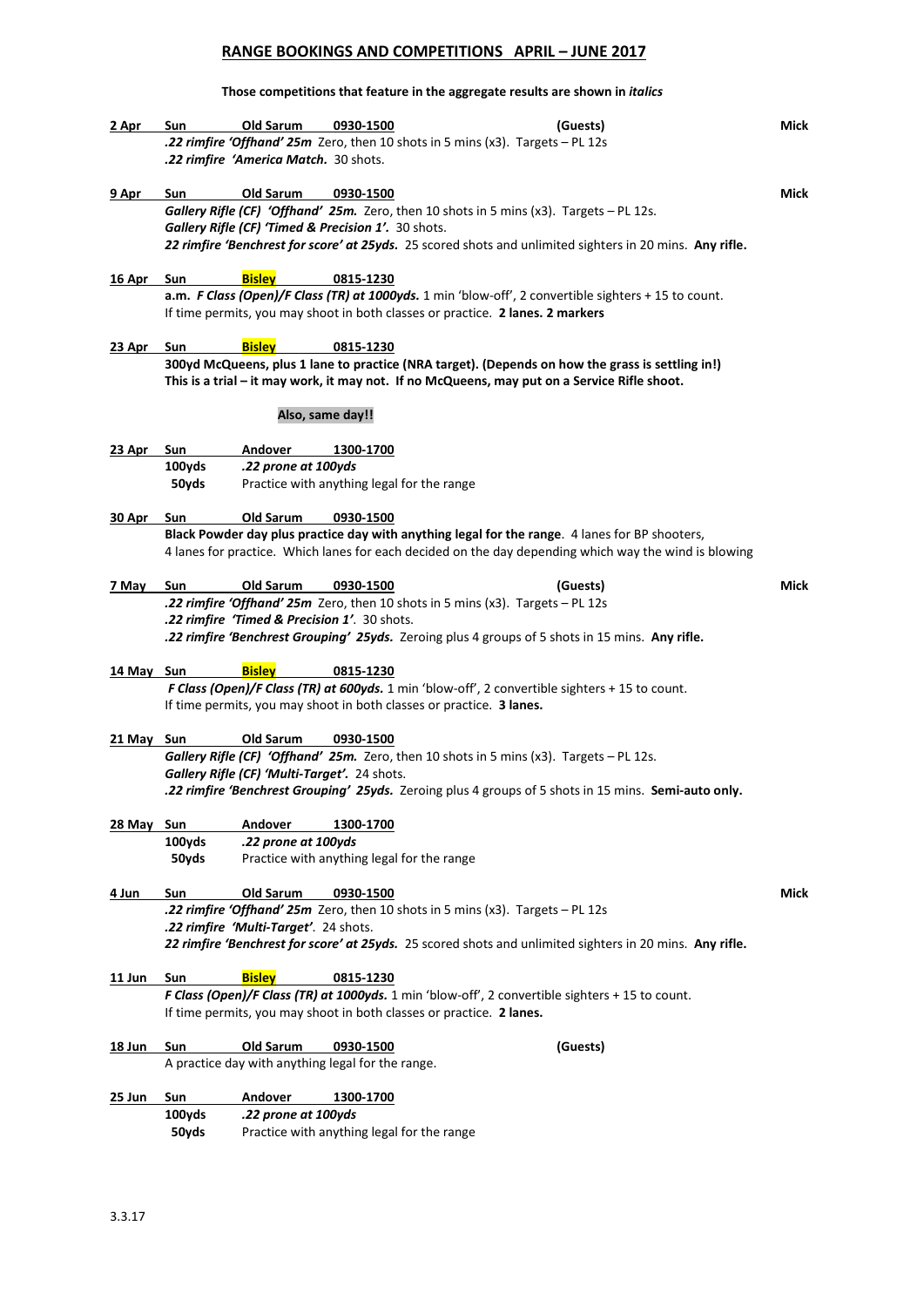### **.22 RIMFIRE PRONE 100YDS ANDOVER 22 JAN 2017**

| <b>Name</b>          | <b>Score</b> | Posn | Pts |
|----------------------|--------------|------|-----|
| <b>Bruce Ellis</b>   | 198.0        | 1    | 10  |
| <b>Nancy Shering</b> | 195.0        | 2    | 9   |
| James Bowhill        | 192.5        | $3=$ | 7.5 |
| Ivan Casey           | 192.5        | $3=$ | 7.5 |
| Peter Kiv            | 183.0        | 5    | 6   |
| <b>Steve Telfer</b>  | 163.2        | 6    | 5   |
| Mike Boakes          | 161.0        | 7    |     |

### **GALLERY RIFLE (CF) OFFHAND 25M OLD SARUM 5 FEB 2017**

| <b>Name</b>           | Top     | <b>Bottom</b> | <b>Total</b> | Posn | Pts | <b>Sights</b> |
|-----------------------|---------|---------------|--------------|------|-----|---------------|
| <b>Mick East</b>      | 147     | 148           | $295*$       | 1    | 10  | scope         |
| <b>Steve Mercer</b>   | 144     | 144           | 288          | 2    | 9   | scope         |
| Matt Mercer           | 139     | 146           | 285          | 3    | 8   | scope         |
| Chris Blackler        | 137     | 140           | 277          | 4    | 7   | scope         |
| <b>Ross Pritchard</b> | 138     | 137           | 275          | 5    | 6   | scope         |
| <b>Brian Biggs</b>    | 138     | 136           | 274          | 6    | 5   | iron          |
| Jason Slater          | 137     | 134           | 271          | 7    | 4   | scope         |
| Brendon Brady         | 118(14) | 129(16)       | 247          | 8    | 3   | iron          |
| <b>Rod Cotton</b>     | 118     | 127           | 245          | 9    | 2   | iron          |
| Simon Lagden          | 116     | 127           | 243          | 10   | 1   | scope         |
| John Turnham          | 113     | 116           | 229          | 11   | 1   | iron          |
| <b>Bruce Ellis</b>    | 94      | 81            | 155          | 12   | --- | pistol        |

#### **\* Equals club record**

#### **GALLERY RIFLE (CF) 'TIMED & PRECISION 1' OLD SARUM 5 FEB 2017**

| <b>Name</b>           | <b>P1</b> | P <sub>2</sub> | P <sub>3</sub> | <b>Total</b> | Posn | <b>Pts</b> | <b>Sights</b> |        |
|-----------------------|-----------|----------------|----------------|--------------|------|------------|---------------|--------|
| Mick East             | 120.10    | 120.8          | 60.4           | 300.22       | 1    | 10         | scope         |        |
| Matt Mercer           | 119.7     | 120.9          | 60.4           | 299.20       | 2    | 9          | scope         |        |
| <b>Steve Mercer</b>   | 119.8     | 120.6          | 60.4           | 299.18       | 3    | 8          | scope         |        |
| Chris Blackler        | 119.3     | 120.5          | 60.5           | 299.13       | 4    | 7          | scope         |        |
| Simon Lagden          | 120.7     | 118.4          | 60.3           | 298.14       | 5    | 6          | scope         |        |
| <b>Ross Pritchard</b> | 117.3     | 118.3          | 60.3           | 295.9        | 6    | 5          | scope         |        |
| Rod Cotton            | 115.4     | 119.2          | 59.0           | 293.6        | 7    | 4          | iron          |        |
| Ivan Casey            | 113.3     | 119.7          | 60.0           | 292.10       | 8    | 3          | iron          |        |
| <b>Brian Biggs</b>    | 117.4     | 90.8           | 60.5           | 267.17       | 9    | 2          | iron          |        |
| Nancy Shering         | 99.2      | 97.0           | 46.1           | 242.3        | 10   | ---        |               | pistol |
| <b>Bruce Ellis</b>    | 85.0      | 114.5          | 40.0           | 239.5        | 11   | ---        |               | pistol |

#### **.22 RIMFIRE BENCHREST GROUPING 25M OLD SARUM 5 FEB 2017 Any Rifle**

| Name                   | Rifle              | Ammo                   | Gp1   | Gp <sub>2</sub> | Gp3   | Gp4   | Agg     | Posn | <b>Pts</b> |
|------------------------|--------------------|------------------------|-------|-----------------|-------|-------|---------|------|------------|
| Mick East              | <b>BSA Int Mk2</b> | <b>SK Rifle Match</b>  | 0.173 | 0.104           | 0.219 | 0.157 | 0.16325 |      | 10         |
| <b>Bruce Ellis</b>     | Anschutz 54        | Lapua Centre X         | 0.189 | 0.177           | 0.225 | 0.246 | 0.20925 | 2    | 9          |
| Nancy Shering          | Anschutz 54        | Lapua Centre X         | 0.179 | 0.237           | 0.294 | 0.202 | 0.22800 | 3    | 8          |
| Brendon Brady          | Anschutz 54        | <b>RWS 100</b>         | 0.330 | 0.230           | 0.212 | 0.219 | 0.24775 | 4    | 7          |
| <b>Chris Dauwalder</b> | Tac Inn 10/22      | <b>SK Pistol Match</b> | 0.219 | 0.292           | 0.187 | 0.300 | 0.24950 | 5    | 6          |
| Ross Pritchard         | Anschutz 54        | Elev Match             | 0.295 | 0.271           | 0.332 | 0.189 | 0.27175 | 6    | 5          |
| <b>Brian Biggs</b>     | <b>BSA Int Mk2</b> | <b>CCI</b>             | 0.331 | 0.239           | 0.480 | 0.379 | 0.35725 |      | 4          |
| Rod Cotton             | Walther            | <b>CCI</b>             | 0.466 | 0.304           | 0.461 | 0.278 | 0.37725 | 8    | 3          |
| Lisa Brady             | Anschutz 54        | <b>CCI</b>             | 0.442 | 0.391           | 0.434 | 0.311 | 0.39450 | 9    | 2          |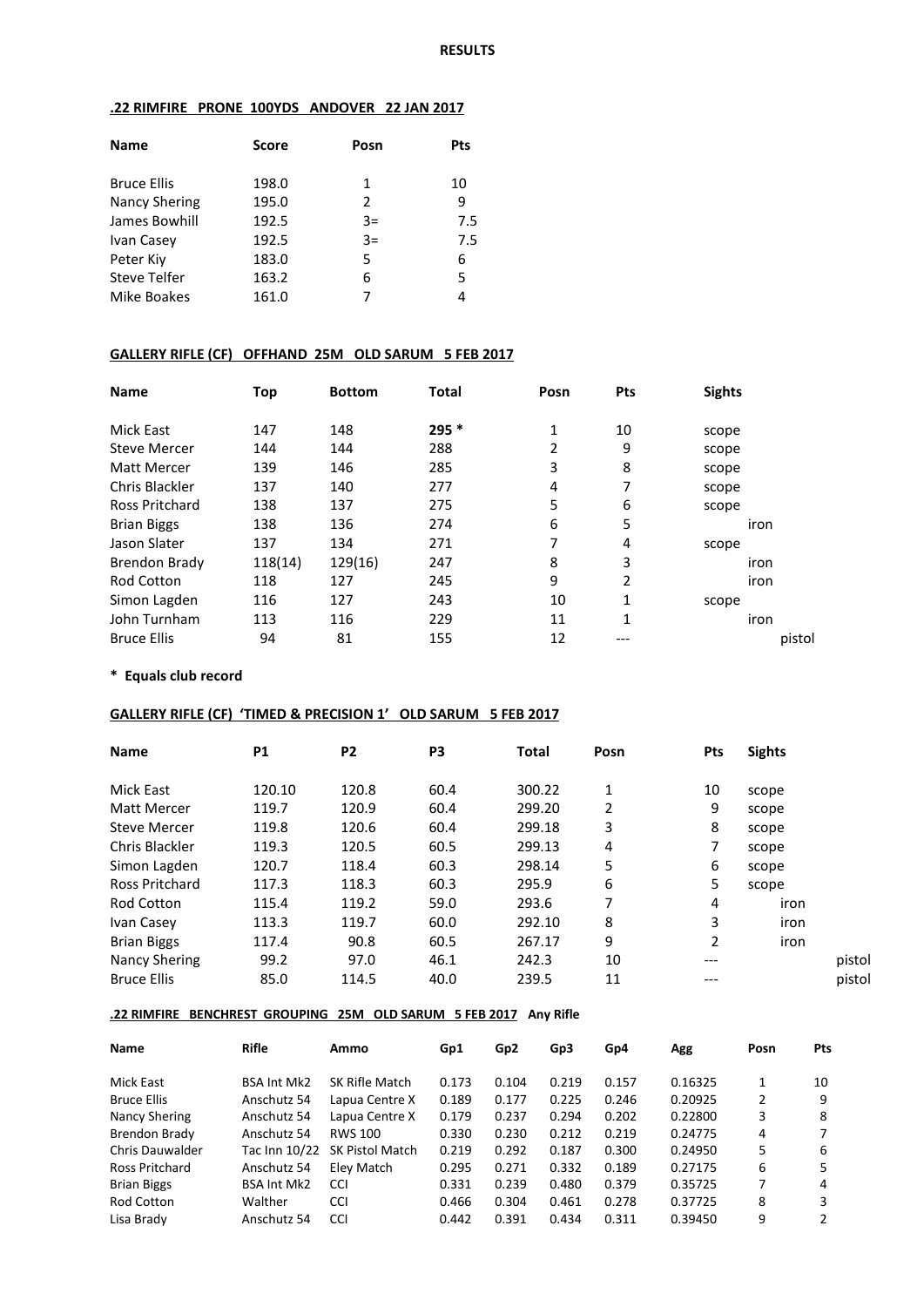#### **.22 RIMFIRE OFFHAND 25M OLD SARUM 12 FEB 2017**

| <b>Name</b>              | Top | <b>Bottom</b> | Total | Posn         | <b>Pts</b>     |
|--------------------------|-----|---------------|-------|--------------|----------------|
| Mick East                | 143 | 148           | 291   | $\mathbf{1}$ | 10             |
| <b>Rod Cotton</b>        | 143 | 145           | 288   | 2            | 9              |
| Chris Dauwalder          | 143 | 142           | 285   | $3=$         | 7.5            |
| John Turnham             | 142 | 143           | 285   | $3=$         | 7.5            |
| Noel Smith               | 140 | 144           | 284   | 5            | 6              |
| <b>Matt Grant</b>        | 139 | 137           | 276   | 6            | 5              |
| Pete Smith               | 137 | 137           | 274   | 7            | 3              |
| <b>Brian Biggs</b>       | 137 | 133           | 270   | 8            | $\overline{2}$ |
| Ivan Casey               | 133 | 134           | 267   | 9            | 1              |
| <b>Tony Butler</b>       | 133 | 132           | 265   | $10=$        | $\mathbf{1}$   |
| Ross Pritchard           | 132 | 133           | 265   | $10=$        | $\mathbf{1}$   |
| Brendon Brady            | 135 | 129           | 264   | 12           | 1              |
| Steve Telfer             | 127 | 136           | 263   | 13           | 1              |
| <b>Richard Griffiths</b> | 123 | 124           | 247   | 14           | 1              |
| <b>Steve Telfer</b>      | 138 | 137           | 275   | $2nd$ att    |                |
| <b>Noel Smith</b>        | 136 | 136           | 272   | $2nd$ att    |                |

#### **.22 RIMFIRE 'TIMED & PRECISION 1' OLD SARUM 12 FEB 2017**

| <b>Name</b>           | <b>P1</b> | P <sub>2</sub> | P <sub>3</sub> | Total  | Posn | <b>Pts</b>     |
|-----------------------|-----------|----------------|----------------|--------|------|----------------|
| Pete Smith            | 118.4     | 115.3          | 58.1           | 291.8  | 1    | 10             |
| <b>Rod Cotton</b>     | 118.1     | 113.0          | 56.0           | 287.1  | 2    | 9              |
| Sam Salter            | 113.2     | 115.3          | 57.0           | 285.5  | 3    | 8              |
| Steve Telfer          | 111.1     | 116.2          | 57.1           | 284.4  | 4    |                |
| Chris Dauwalder       | 116.6     | 106.3          | 60.3           | 282.12 | 5    | 6              |
| <b>Ross Pritchard</b> | 114.5     | 109.5          | 58.1           | 281.11 | 6    | 5              |
| <b>Matt Grant</b>     | 112.1     | 99.3           | 58.1           | 269.5  | 7    | 4              |
| <b>Brendon Brady</b>  | 110.1     | 104.0          | 54.0           | 268.1  | 8    | 3              |
| Mick East             | 120.9     | 105.1          | 20.1           | 245.11 | 9    | $\mathfrak{p}$ |
| <b>Brian Biggs</b>    | 114.2     | 115.2          | 9.0            | 238.4  | 10   | 1              |
| James Thompson        | 86.0      | 86.0           | 57.3           | 229.3  | 11   |                |

# **.22 RIMFIRE BENCHREST 25M OLD SARUM 12 FEB 2017 Semi-auto only.**

| <b>Name</b>            | <b>Rifle</b>  | Ammo                    | <b>Score</b> | Posn      | <b>Points</b> |
|------------------------|---------------|-------------------------|--------------|-----------|---------------|
| <b>Chris Dauwalder</b> | Tac Inn 10/22 | Eley Tenex              | 239.5        |           | 10            |
| Ross Pritchard         | Ruger 10/22   | RWS Match               | 238.5        | 2         | q             |
| Mick East              | Ruger 10/22   | SK Rifle Match          | 221.7        | 3         | 8             |
| Rod Cotton             | Ruger 10/22   | <b>RWS Semi-Auto</b>    | 195.1        | 4         |               |
| Mick East              | Ruger 10/22   | <b>SK Standard Plus</b> | 238.8        | $2nd$ att |               |